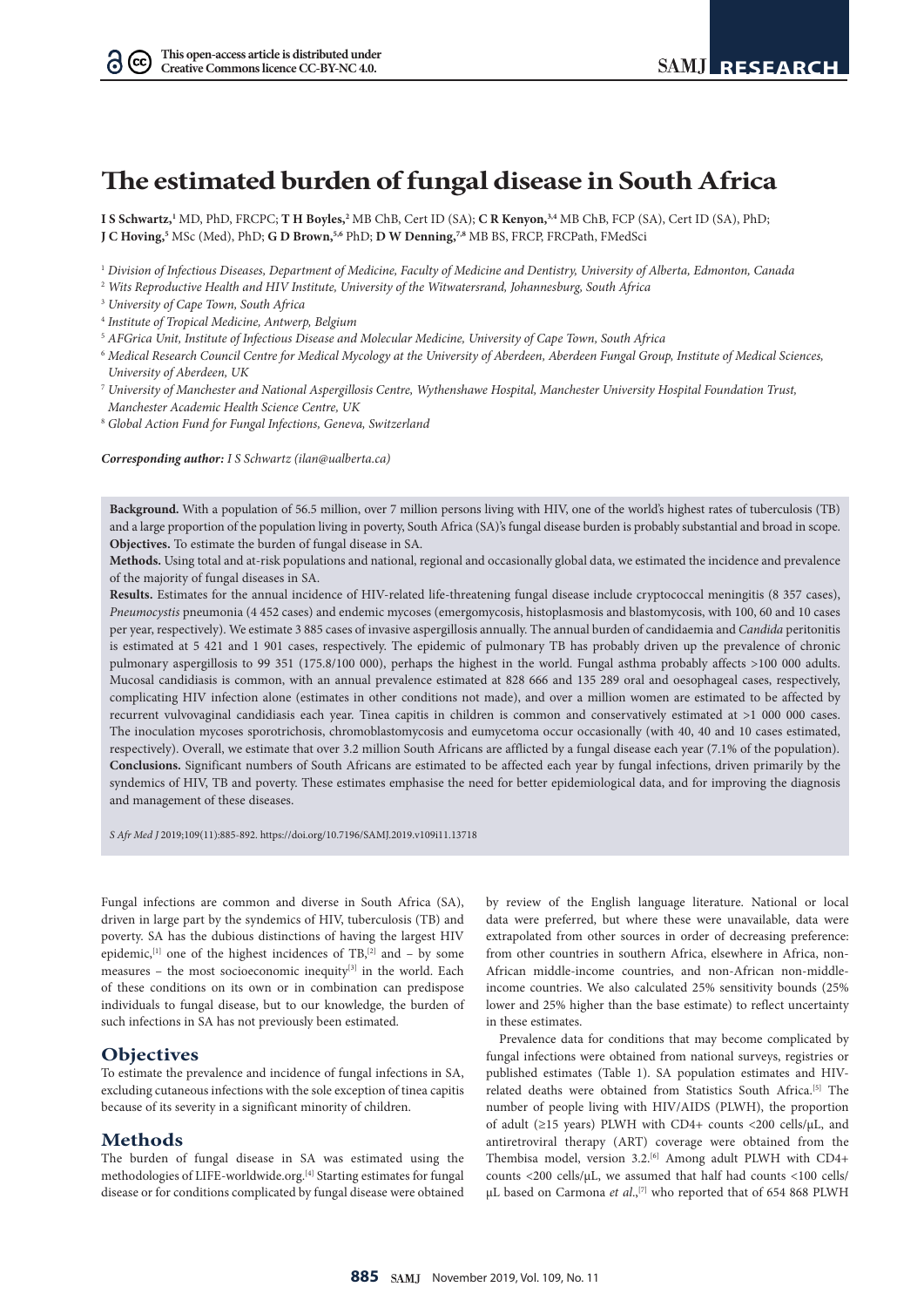| Table 1. Population characteristics and underlying comorbidities in South Africans |                                              |  |  |  |  |  |
|------------------------------------------------------------------------------------|----------------------------------------------|--|--|--|--|--|
| $\boldsymbol{n}$                                                                   | Source                                       |  |  |  |  |  |
| 56 521 947                                                                         | Statistics South Africa <sup>[5]</sup>       |  |  |  |  |  |
| 16 708 323                                                                         | Statistics South Africa <sup>[5]</sup>       |  |  |  |  |  |
| 16 724 831                                                                         | Statistics South Africa <sup>[5]</sup>       |  |  |  |  |  |
| 7 046 301                                                                          | Thembisa model <sup>[6]</sup>                |  |  |  |  |  |
| 676 445                                                                            | Thembisa model <sup>[6]</sup>                |  |  |  |  |  |
| 2 012 674                                                                          | Thembisa model <sup>[6]</sup>                |  |  |  |  |  |
| 372 3118                                                                           | Thembisa model <sup>[6]</sup>                |  |  |  |  |  |
| 329 430                                                                            | Thembisa model <sup>[6]</sup>                |  |  |  |  |  |
| 181 372                                                                            | Thembisa model <sup>[6]</sup>                |  |  |  |  |  |
| 126 755                                                                            | Statistics South Africa <sup>[5]</sup>       |  |  |  |  |  |
| 438 000                                                                            | World Health Organization <sup>[2]</sup>     |  |  |  |  |  |
| 394 000                                                                            | World Health Organization <sup>[2]*</sup>    |  |  |  |  |  |
| 2 477 539                                                                          | World Health Survey <sup>[10]</sup>          |  |  |  |  |  |
| 2 2 4 9 6 8 8                                                                      | Global Burden of Disease 2015 <sup>[9]</sup> |  |  |  |  |  |
| 249                                                                                | Organ Donor Foundation <sup>[11]</sup>       |  |  |  |  |  |
| 14                                                                                 | Organ Donor Foundation <sup>[11]</sup>       |  |  |  |  |  |
| 25                                                                                 | Organ Donor Foundation <sup>[11]</sup>       |  |  |  |  |  |
| 35                                                                                 | Organ Donor Foundation <sup>[11]</sup>       |  |  |  |  |  |
| 107                                                                                | EBMT survey[12]                              |  |  |  |  |  |
| 7793                                                                               | Global Burden of Disease 2015 <sup>[9]</sup> |  |  |  |  |  |
| 518                                                                                | Global Burden of Disease 2015 <sup>[9]</sup> |  |  |  |  |  |
| 1668                                                                               | South African Renal Registry <sup>[13]</sup> |  |  |  |  |  |
| 4719                                                                               | Naidoo et al., 2013 <sup>[38]</sup>          |  |  |  |  |  |
|                                                                                    |                                              |  |  |  |  |  |

ART = antiretroviral therapy; TB = tuberculosis; COPD = chronic obstructive pulmonary disease; EBMT = European Society for Blood and Marrow Transplantation; ICU = intensive care unit.<br>\*Adjusted based on assumption that 90%

who entered care in SA in 2016, 32.9% had CD4+ counts <200 cells/ µL and 16.8% had counts <100 cells/µL, and Coetzee *et al*.,[8] who reported that among PLWH who had a CD4+ measurement in 2014 - 2015, 20.56% had counts <200 cells/µL and 9.69% had counts <100 cells/µL.[8] National TB data were obtained from the World Health Organization (WHO).<sup>[2]</sup> National prevalence data for lung cancer and chronic obstructive pulmonary disease (COPD) and incidence data for acute myeloid leukemia (AML) were obtained from the 2016 Global Burden of Disease study.<sup>[9]</sup> The prevalence of asthma in adults was assumed to be 6.09%, based on the World Health Survey.<sup>[10]</sup> Transplantation volume was obtained from the Organ Donor Foundation.[11] The number of autologous stem cell transplants in 2014 was obtained from Passweg *et al.*,<sup>[12]</sup> and the number of endstage kidney disease patients receiving peritoneal dialysis (PD) in 2015 was reported by the South African Renal Registry.<sup>[13]</sup>

Assumptions on which we predicated estimates of each mycosis are detailed in Table 2. The burden of cryptococcal meningitis was obtained using national laboratory surveillance data from the National Health Laboratory Service's Group for Enteric, Respiratory and Meningeal Diseases Surveillance in South Africa (GERMS-SA), [14] with a correction of 20% to account for the possibility of undiagnosed cases. We estimated the burden of *Pneumocystis* pneumonia (PCP) in adults and children separately. For adults, we assumed that 10% of PLWH who had CD4+ counts <100 cells/µL were hospitalised each year;<sup>[15]</sup> and based on the observation from SA that  $\sim$ 10% of PLWH admitted to hospital with WHO danger signs and cough were diagnosed with PCP,<sup>[16]</sup> we assumed that 5% of hospitalisations among PLWH who had CD4+ counts <100 cells/µL were caused by PCP. We assumed that 21% of childhood pneumonia deaths were attributable to PCP, based on data from Botswana;<sup>[17]</sup> additionally, we assumed that childhood PCP carried a 40% mortality rate.<sup>[18,19]</sup> Invasive

aspergillosis (IA) was assumed to occur as a complication of other disease states or immunocompromising conditions. IA was assumed to complicate 10% of cases of AML, and an equivalent number of cases among all other non-AML haematological malignancies.[20] IA was assumed to complicate 10% of allogeneic stem cell transplants, 0.5%, 4%, 6%, and 4% of kidney, lung, heart and liver transplants, respectively, based on North American data,<sup>[21]</sup> and 2.6% of cases of lung cancer, based on Chinese data.<sup>[22]</sup> IA was additionally assumed to complicate 1.3% of severe acute exacerbations of COPD requiring hospitalisation (which was assumed to affect the most severe decile of patients with this condition).[23] Although IA was implicated in  $4\%$  of HIV-related deaths in a study from Italy,  $^{[24]}$  similar findings have not been reported in autopsy studies from SA.[25-29] We therefore conservatively estimated that 0.5% of HIV-related deaths were caused by IA. Mucormycosis was assumed to affect 2 per million of the population based on data from Europe.<sup>[30,31]</sup>

Chronic pulmonary aspergillosis (CPA) was assumed to complicate pulmonary TB with and without cavitary lesions in 22% and 2% of cases, respectively.[32,33] We assumed that 22% of cases of pulmonary TB cavitate. We also assumed that pulmonary TB is the underlying diagnosis in 80% of all CPA cases. Allergic bronchopulmonary aspergillosis (ABPA) was assumed to occur in 2.5% of adult asthmatics, based on SA and international data.[34,35] Severe asthma with fungal sensitisation (SAFS) was estimated to occur in 30% of the most severe decile of asthmatics.[36] Although ABPA is also known to complicate cystic fibrosis, estimates of the prevalence of this disease in SA were unavailable.

The burden of candidaemia was assumed to occur in intensive care unit (ICU) and non-ICU inpatient settings at a ratio of 2:1.[37] We determined the number of ICU beds from a national survey from 2008 to 2009[38] and assumed 90% bed utilisation. The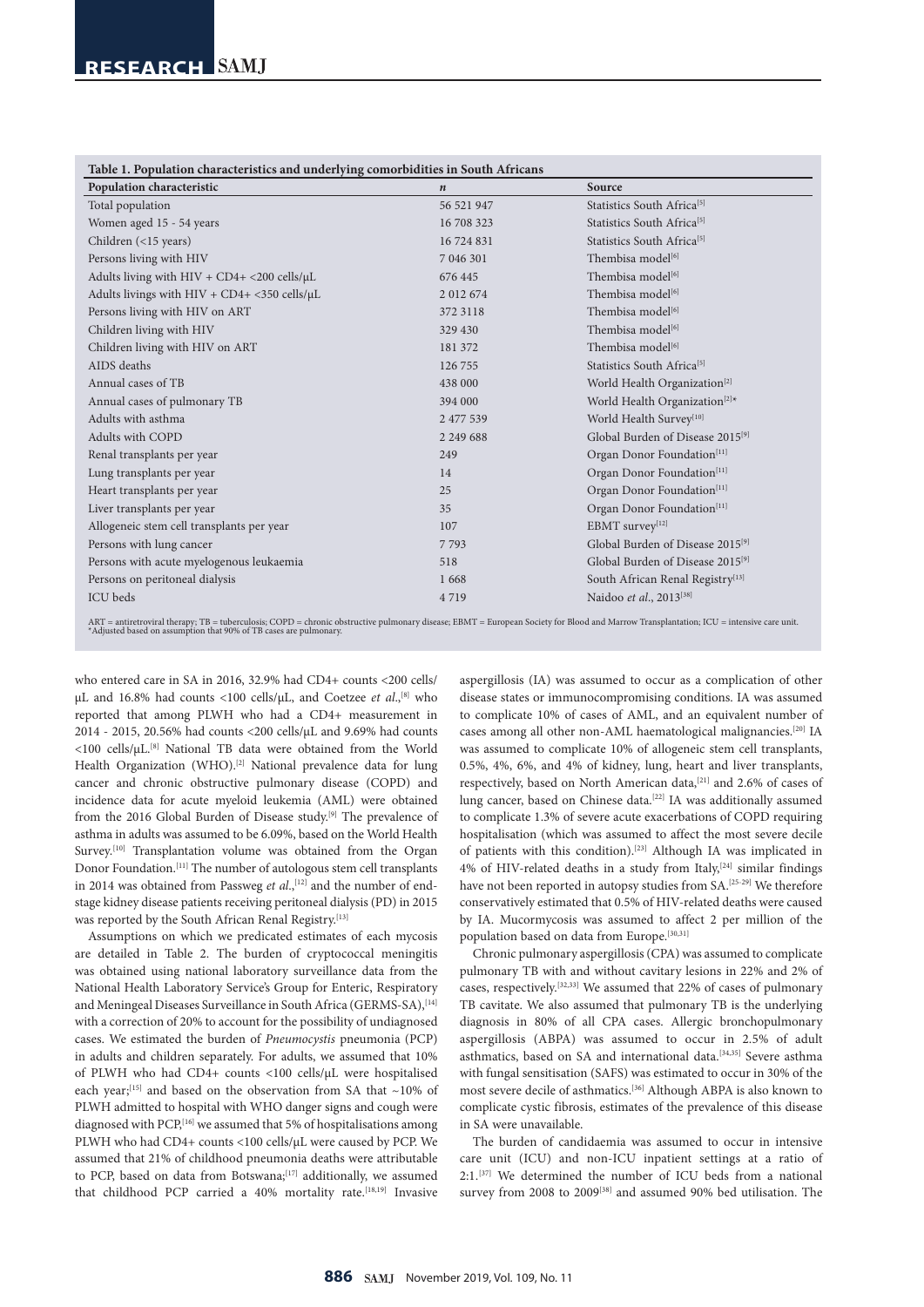|                                       | Table 2. Assumptions on which estimates of inycoses are predicated                                                                                                                                                                                                                                                                                                               |                                    |                                                                                                                                                                                                                                                                            |
|---------------------------------------|----------------------------------------------------------------------------------------------------------------------------------------------------------------------------------------------------------------------------------------------------------------------------------------------------------------------------------------------------------------------------------|------------------------------------|----------------------------------------------------------------------------------------------------------------------------------------------------------------------------------------------------------------------------------------------------------------------------|
|                                       |                                                                                                                                                                                                                                                                                                                                                                                  | Geographical origin of data        |                                                                                                                                                                                                                                                                            |
| <b>Mycosis</b>                        | <b>Assumptions</b>                                                                                                                                                                                                                                                                                                                                                               | informing assumptions <sup>†</sup> | Reference                                                                                                                                                                                                                                                                  |
| Cryptococcal meningitis               | Reported surveillance data from NICD, plus 20%<br>correction for missed diagnoses                                                                                                                                                                                                                                                                                                | National                           | GERMS-SA 2017[14]                                                                                                                                                                                                                                                          |
| Pneumocystis pneumonia                | For adults, assumed to cause 5% of all<br>hospitalisations among PLWH with CD4+<br>$<\!\!100$ cells/µL (10% of whom were assumed to<br>be hospitalised each year)<br>In children, PCP assumed to be attributable for 21%                                                                                                                                                         | National + regional                | Maartens et al., 2018 <sup>[16]</sup><br>Meyer-Rath et al., 2013[15]<br>Ansari et al., 2003 <sup>[17]</sup><br>Zar et al., 2001 <sup>[18]</sup><br>Morrow et al., 2014[19]                                                                                                 |
|                                       | of childhood pneumonia deaths and we assumed<br>that 40% childhood PCP cases were fatal                                                                                                                                                                                                                                                                                          |                                    |                                                                                                                                                                                                                                                                            |
| Invasive aspergillosis                | Complicates 10% of cases of AML per year and an<br>equivalent number among all other haematological<br>malignancies; complicates 10% of allogeneic<br>HSCT, 0.5% of kidney SOT, 4% of lung SOT, 6%<br>of heart SOT, 4% of liver SOT, and 2.6% of cases<br>of lung cancer; 0.5% of patients dying of HIV; and<br>1.3% of the worst 10% of COPD patients (usually<br>hospitalised) | International                      | Lortholary et al., 2011[20]<br>Herbrecht et al., 2012 <sup>[21]</sup><br>Antinori et al., 2009 <sup>[24]</sup><br>Karat et al., 2016 <sup>[25]</sup><br>Martinson et al., 2007 <sup>[26]</sup><br>Wong et al., 2012 <sup>[27]</sup><br>Murray et al., 2007 <sup>[28]</sup> |
| <b>CPA</b>                            | Complicates 22% of pulmonary TB cases with<br>cavitation and 2% of pulmonary TB cases without<br>cavitation; cavitary disease assumed to comprise<br>22% of cases of pulmonary TB. Pulmonary TB<br>assumed to underlie 80% of cases of CPA                                                                                                                                       | National + international           | Denning et al., $2011^{[32]}$<br>Sonnenberg et al., 2000[33]                                                                                                                                                                                                               |
| ABPA                                  | Assumed to affect 2.5% of asthmatic adults                                                                                                                                                                                                                                                                                                                                       | National + international           | Benatar <i>et al.</i> , 1980 <sup>[34]</sup><br>Denning et al., $2013^{[35]}$                                                                                                                                                                                              |
| SAFS                                  | Assumed to affect 30% of the most severe decile of<br>asthmatic adults                                                                                                                                                                                                                                                                                                           | International                      | Denning et al., 2014 <sup>[36]</sup>                                                                                                                                                                                                                                       |
| Candidaemia                           | Rate of ICU-associated candidaemia in adults in<br>public hospital ICUs is assumed to be equivalent to<br>that reported at Chris Hani Baragwanath Hospital,<br>and assumed to be double that of private hospital<br>ICUs. 90% of ICU beds assumed to be occupied.<br>Ratio of candidaemic episodes in adults receiving<br>care in ICU to non-ICU beds assumed to be 2:1          | National + international           | Kreusch and Karstaedt,<br>$2013^{[39]}$<br>Tshukutsoane and Scribante,<br>$2008^{[40]}$<br>Govender et al., 2016 <sup>[37]</sup>                                                                                                                                           |
| Candida peritonitis                   | Post-surgical Candida peritonitis is half as common<br>as ICU-related candidemia; PD patients assumed to<br>have 1.7 episodes of peritonitis per year, with 3.8%<br>due to Candida                                                                                                                                                                                               | National + international           | Montravers et al., 2011 <sup>[41]</sup><br>Okpechi et al., 2012 <sup>[42]</sup><br>Isla et al., 2014[43]                                                                                                                                                                   |
| Oral candidiasis                      | Among adults, 38% of PLWH with CD4+<br><350 cells/µL; for children living with HIV, oral<br>candidiasis assumed to affect 37% not on ART<br>and 5% on ART                                                                                                                                                                                                                        | National + regional                | Arendorf et al., 1998 <sup>[44]</sup><br>Nanteza et al., 2014 <sup>[45]</sup><br>Meless et al., $2014^{[46]}$<br>Rwenyonyi et al., 2011 <sup>[48]</sup>                                                                                                                    |
| Oesophageal candidiasis               | 20% of PLWH with CD4 <200 cells/μL                                                                                                                                                                                                                                                                                                                                               | International                      | Smith and Orholm, 1990 <sup>[49]</sup>                                                                                                                                                                                                                                     |
| Recurrent vulvovaginal<br>candidiasis | $~15$ and 54 years of age                                                                                                                                                                                                                                                                                                                                                        | International                      | Foxman et al., 2013[53]<br>Denning et al., $2018^{[79]}$                                                                                                                                                                                                                   |
| Tinea capitis                         | 6% of children <15 years of age                                                                                                                                                                                                                                                                                                                                                  | National + regional                | Nweze and Eke, 2017 <sup>[54]</sup><br>Young, 1976 <sup>[55]</sup>                                                                                                                                                                                                         |
| Mucormycosis                          | 2 cases per million population                                                                                                                                                                                                                                                                                                                                                   | International                      | Bitar et al., 2009 <sup>[31]</sup>                                                                                                                                                                                                                                         |

# **Table 2. Assumptions on which estimates of mycoses are predicated\***

NICD = National Institute of Communicable Diseases; GERMS-SA = National Health Laboratory Service Group for Enteric, Respiratory and Meningeal Diseases Surveillance in South Africa;<br>PLWH = persons living with HIV; PCP = *P* 

incidence of ICU-associated candidaemia in public hospital ICUs was extrapolated from cross-sectional data from Soweto.<sup>[39,40]</sup> We assumed that the rate of candidaemia in private hospital ICUs was half that of public hospital ICUs, based on the assumption of lower general acuity and complexity of private hospital ICU patients that follows from greater accessibility (75% of ICU beds were in the private sector, which provides care for  $\sim$ 15% of the population<sup>[38]</sup>). We assumed that post-surgical *Candida* peritonitis (intra-abdominal candidiasis) was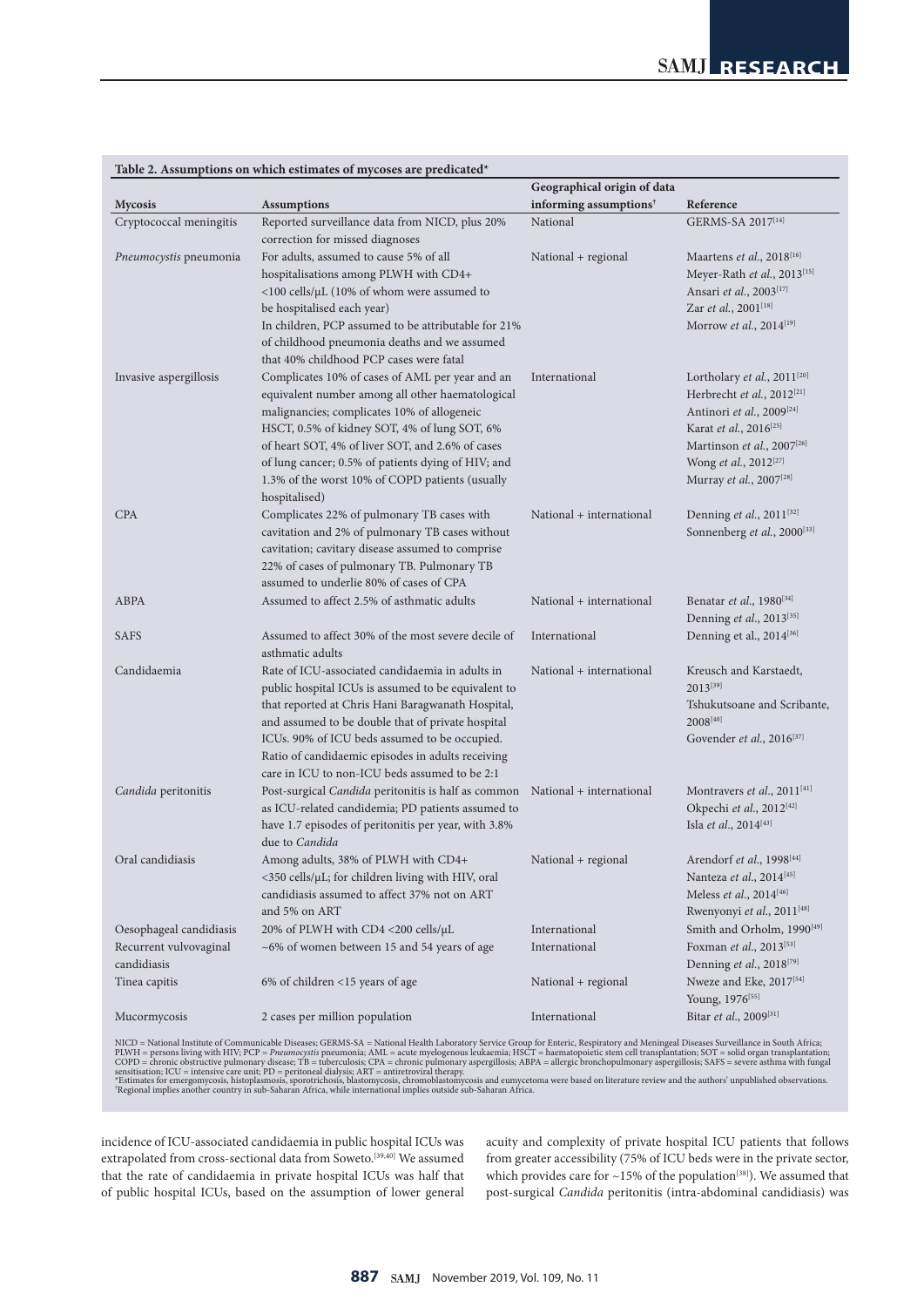half as frequent as ICU-associated candidaemia, as it was in France.<sup>[41]</sup> In addition, the incidence of *Candida* peritonitis associated with PD was estimated based on the number of PD patients and according to reports of PD-associated peritonitis from Cape Town and Limpopo Province.<sup>[42,43]</sup> Oral candidiasis was assumed to affect 38% of adult PLWH who had CD4+ counts <350 cells/µL; this estimate was based on a large SA study in the pre-ART era that reported oral candidiasis among 38% of HIV-infected patients,<sup>[44]</sup> in addition to a study from Uganda that suggested that this opportunistic infection is significantly more likely below this CD4+ threshold.[45] Oral candidiasis was assumed to affect 5% of children living with HIV on ART<sup>[46]</sup> and 37% of children living with HIV not taking ART,<sup>[47,48]</sup> based on data from elsewhere in sub-Saharan Africa. Oesophageal candidiasis was assumed to affect 20% of adult PLWH who had CD4+ counts <200 cells/µL, based on a study from Denmark of patients with AIDS;<sup>[49]</sup> estimates were not attempted for this disease among children. Although vulvovaginal candidiasis occurs more frequently in HIV-infected women than in HIV-uninfected women,<sup>[50]</sup> most SA studies are cross-sectional and not longitudinal, and therefore do not inform the incidence of recurrence.<sup>[50,51]</sup> Based on international data,<sup>[52,53]</sup> we conservatively assumed that recurrent vulvovaginal candidiasis – defined as ≥4 episodes per year – had a prevalence of 6% among females aged 15 - 54 years; this risk was not adjusted for HIV status.

Based on a review of SA and southern African literature, we estimated the prevalence of tinea capitis among children aged <15 years to be 6%.[54,55] Among these, at least 2% and perhaps as many as 14% of cases are complicated, with inflammatory tinea capitis or kerion.[56,57] The incidences of endemic and inoculation mycoses were estimated based on the authors' experience and the published literature.[58-63] We could find no data on fungal keratitis.

### **Results**

In total, we estimated the occurrence of 3 220 014 cases of fungal infections each year (Table 3), with a sensitivity bounds of 2 415 010 - 4 025 017. We estimated 8 357 cases of HIV-associated cryptococcal meningitis each year (14.8/100 000). This disease is rare in children: 3% of cases audited by GERMS-SA were diagnosed in patients aged  $\le$ 15 years.<sup>[14]</sup> We estimated 1 691 cases of PCP per year in adults (4.3/100 000) and 2 761 cases in children (16.5/100 000), for a total of 4 452 cases per year (7.9/100 000).

We estimated a total of 3 885 cases of IA annually (4.7/100 000), including 3 128 cases among persons with COPD or lung cancers, 576 cases among PLWH and 120 cases among persons with other malignancies or transplant recipients. There were estimated to be 394 000 cases of pulmonary TB per year; $[2]$  it was assumed that 10% of these patients died, leaving an estimated 354 600 survivors. We estimated 22 694 incident cases annually and 71 533 prevalent cases of CPA complicating TB (carrying an annual 15% mortality or surgical resection rate). In total, the prevalent burden of CPA was estimated as 89 416 cases. The burdens of ABPA and SAFS were estimated as 60 591 and 79 980 cases, respectively, although there is likely to be some duplication: some ABPA patients have severe asthma, and all are sensitised to *Aspergillus fumigatus*.

In 2008 - 2009, there were 4 719 critical care beds in SA.[38] Of these, 3 533 (75%) were in private sector hospitals that provide care for  $\sim$ 15% of the population,<sup>[64]</sup> and 1 186 (25%) were in the public sector.[38] We assumed an occupation rate of 90% of ICU beds across both public and private hospitals. Between 2005 and 2007, there were 49 episodes of candidaemia reported in adult ICU patients at Chris Hani Baragwanath Hospital, a 2 700-bed tertiary hospital in Soweto

with an 18-bed ICU,<sup>[39]</sup> giving a rate of 1.36 episodes of candidaemia per ICU bed per year. If one extrapolates this rate to all occupied public hospital ICU beds and assumes that this rate is halved in private hospital ICUs, it can be calculated that there were 3 614 episodes of candidaemia in adult ICUs. Govender *et al.*<sup>[37]</sup> noted that two-thirds of episodes of candidaemia occurred in ICU patients in a passive laboratory-based surveillance programme tracking resistance to antifungal drugs in *Candida* species in SA (TRAC-South Africa). We would therefore expect 1 807 episodes in adults outside ICUs for a total of 5 421 episodes of candidaemia per year (9.6/100 000). Reliable data regarding rates of candidaemia in neonatal ICUs could not be found, although Govender *et al*.<sup>[37]</sup> reported that a quarter of isolates collected in the TRAC-South Africa study were from neonates. If we assume that post-surgical *Candida* peritonitis is half as frequent as candidaemia in ICUs, as it was in France, then 1 807 cases are anticipated. In 2015, 1 668 end-stage kidney disease patients received PD across SA.<sup>[13]</sup> In a Cape Town cohort of patients receiving PD in 2010, the incidence of peritonitis was 1.7 episodes per patient per year and 3.8% of episodes were caused by fungi.<sup>[42]</sup> In Limpopo, the incidence of PD-related peritonitis in 2008 was 0.8 episodes per year, also with 3.8% caused by fungi.<sup>[43]</sup> If we assume an average incidence of PD-related peritonitis of 1.3 episodes per patient per year, with 3.8% caused by *Candida*, then an additional 82 cases of *Candida* peritonitis are anticipated, for a total of 1 901 incident cases of *Candida* peritonitis (3.4 cases/100 000). We estimated 828 666 PLWH with oral candidiasis, including 764 816 adults and 63 850 children. Additionally, we estimated that 135 289 adult PLWH had oesophageal candidiasis. An estimated 1 002 499 women were afflicted by recurrent vulvovaginal candidiasis each year.

Several studies have reported on tinea capitis among children in sub-Saharan Africa.<sup>[54]</sup> In 1976, Young<sup>[55]</sup> reported prevalence rates of tinea capitis of 19% and 12% among rural black children in the Northern Transvaal and Eastern Transvaal provinces of SA, respectively, with an overall prevalence of 15%. Using the conservative estimate that 6% of SA children aged <15 years would be affected by tinea capitis, we estimated 1 003 490 such infections. Among these, we estimate the occurrence of at least 20 000 and perhaps as many as 130 000 cases of inflammatory tinea capitis or kerion, a painful and stigmatising disease that can become complicated by permanent hair loss.<sup>[56,57]</sup>

Dimorphic fungal infections are reported sporadically and are occasionally associated with outbreaks. The recent introduction of molecular typing methods for identification of dimorphic fungi has resulted in recognition of *Emergomyces africanus* (formerly *Emmonsia* sp.) as the most common dimorphic fungus implicated in human disease in SA.[65] In a prospective study of PLWH with CD4+ counts <100 cells/µL and recent-onset, widespread skin lesions (the most common clinical manifestation of disease) who were receiving care at public sector hospitals in Cape Town, 14 cases of emergomycosis were diagnosed in as many months.<sup>[58]</sup> Among hospitals in Gauteng Province, 10 cases were diagnosed during a 14-month period in 2014 - 2015 at Chris Hani Baragwanath Hospital alone.[66] In Eastern Cape Province, 5 cases were diagnosed in private sector hospitals between 2008 and 2013, but none in public sector hospitals.<sup>[67]</sup> Assuming that the ratio of public to private sector cases in the Eastern Cape is the same as in the Western Cape  $(10:1^{67})$ , then an additional 45 public sector cases went undetected during this time. It is likely that many more cases are being misdiagnosed. We therefore estimated 100 cases of emergomycosis per year. Compared with emergomycosis, histoplasmosis appears to be less common in the Western Cape<sup>[58]</sup> and more common in KwaZulu-Natal.<sup>[68]</sup> Rarely, outbreaks associated with caving activities have been reported.<sup>[69,70]</sup> We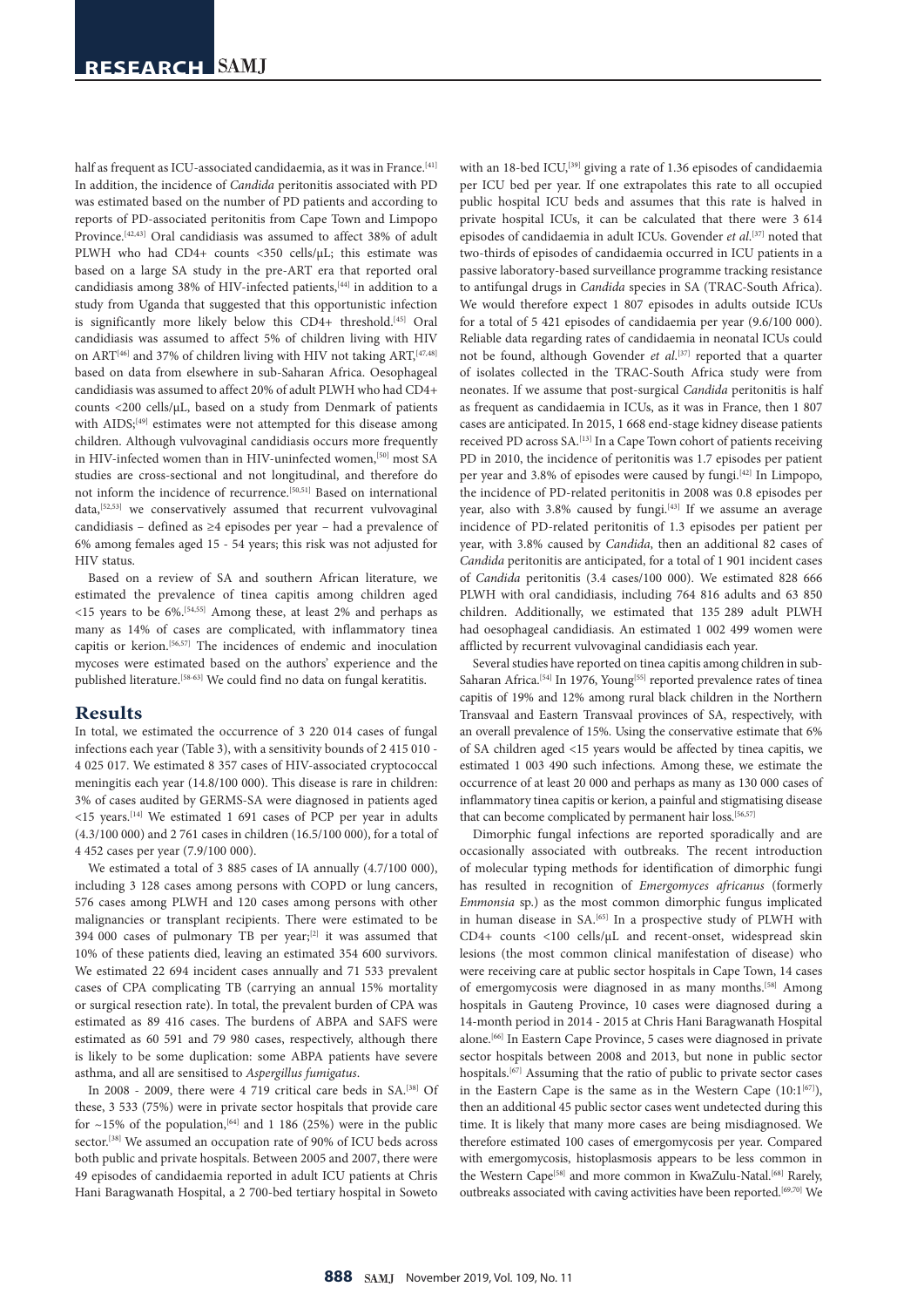| Table 3. Estimated burden of fungal diseases in South Africa |                 |                       |                                    |  |  |  |  |
|--------------------------------------------------------------|-----------------|-----------------------|------------------------------------|--|--|--|--|
| <b>Mycosis</b>                                               | Rate, /100 000* | Cases per year, $n^*$ | Sensitivity bounds (lower - upper) |  |  |  |  |
| Cryptococcal meningitis                                      | 14.8            | 8 3 5 7               | $6268 - 10446$                     |  |  |  |  |
| PCP                                                          | 7.9             | 4 4 5 2               | $3339 - 5565$                      |  |  |  |  |
| Invasive aspergillosis                                       | 4.8             | 3 8 8 5               | $2914 - 4856$                      |  |  |  |  |
| <b>CPA</b>                                                   | 158.2           | 89 416                | 67 062 - 111 770                   |  |  |  |  |
| ABPA                                                         | 109.6           | 61938                 | 46 454 - 77 423                    |  |  |  |  |
| SAFS                                                         | 131.5           | 74 3 26               | 55 745 - 92 908                    |  |  |  |  |
| Candidaemia                                                  | 9.6             | 5 4 2 1               | $4066 - 6776$                      |  |  |  |  |
| Peritoneal candidiasis                                       | 3.4             | 1901                  | $1426 - 2376$                      |  |  |  |  |
| Oral candidiasis                                             | 1 4 6 6         | 828 666               | 621 500 - 1 035 833                |  |  |  |  |
| Oesophageal candidiasis                                      | 239             | 135 289               | 101 467 - 169 111                  |  |  |  |  |
| Recurrent vulvovaginal candidiasis <sup>†</sup>              | 3 5 4 7         | 1 002 499             | 751 875 - 1 253 124                |  |  |  |  |
| Tinea capitis                                                | 1775            | 1 003 490             | 752 618 - 1 254 363                |  |  |  |  |
| Mucormycosis                                                 | 0.2             | 113                   | $85 - 141$                         |  |  |  |  |
| Emergomycosis                                                | 0.2             | 100                   | $75 - 125$                         |  |  |  |  |
| Histoplasmosis                                               | 0.1             | 60                    | $45 - 75$                          |  |  |  |  |
| Sporotrichosis                                               | 0.07            | 40                    | $30 - 50$                          |  |  |  |  |
| Blastomycosis                                                | 0.02            | 10                    | $8 - 13$                           |  |  |  |  |
| Chromoblastomycosis                                          | 0.07            | 40                    | $30 - 50$                          |  |  |  |  |
| Eumycetoma                                                   | 0.02            | 10                    | $8 - 13$                           |  |  |  |  |
| Total                                                        | 5.7             | 3 2 2 0 1 4           | 2 415 010 - 4 025 017              |  |  |  |  |

### **Table 3. Estimated burden of fungal diseases in South Africa**

\*Rates are presented as cases per 100 000 to enable comparison across countries; however, rates for mycoses largely depend on the underlying condition or demographics, as detailed in the text<br>and in Table 2. Cases are numb

PCP = *Pneumocystis* pneumonia; CPA = chronic pulmonary aspergillosis; ABPA = allergic bronchopulmonary aspergillosis; SAFS = severe asthma with fungal sensitisation.

estimated the occurrence of 60 cases per year. While blastomycosis is endemic to SA, it is uncommon;  $[71-74]$  we estimated 10 cases per year. Sporotrichosis, an implantation mycosis that can also present with pulmonary and disseminated disease in HIV,<sup>[58,75]</sup> has been implicated in sporadic infections and outbreaks in SA, the latter primarily reported among mineworkers.<sup>[59,76,77]</sup> We estimated 40 cases of sporotrichosis per year. We respectively estimated 40 cases and 10 cases annually of chromoblastomycosis and eumycetoma, two other implantation mycoses.

A single study of infectious keratitis in Mopani District found 1 of 46 (2.2%) cases to be fungal in aetiology using the less sensitive technique of corneal swabs; a country estimate of fungal keratitis caseload is not possible from these scanty data.<sup>[78]</sup>

## **Discussion**

SA faces a number of important healthcare challenges, most notably HIV and associated infections including TB, but also antimicrobialresistant bacterial infections, food-borne outbreaks and noncommunicable diseases. Understanding the magnitude of respective problems will be critical for prioritising limited resources, but few national data are available to quantify the burden of fungal diseases in SA. The current study represents an attempt to estimate the burden of these infections, and adds to a growing number of national estimates demonstrating the substantial impact of mycoses.[4] We estimated an annual burden of ~3.2 million cases of fungal diseases in SA (excluding dermatophytes other than tinea capitis), suggesting that these infections cause significant morbidity in this country.

The most frequently encountered diseases, tinea capitis and recurrent vulvovaginal candidiasis, while not life-threatening, are stigmatising and potentially debilitating for those affected. Our estimate of just over 1 million women with recurrent vulvovaginal candidiasis differs slightly from figures reported for SA in a recent global estimate only because of differences in the source data for population estimates; underlying assumptions about the prevalence of recurrent vulvovaginitis on which the estimates were made are similar.[79] We were unable to quantify the incidence of fungal keratitis, a sight-threatening disease.

Some of the fungal diseases discussed here can be difficult to diagnose and are associated with high case-fatality rates. Cryptococcal meningitis is the leading cause of HIV-associated meningitis in southern Africa,<sup>[80-82]</sup> and a leading cause of death among PLWH. We estimated the occurrence of 8 357 cases of cryptococcal meningitis per year in SA. GERMS-SA identified 6 964 cases of laboratoryconfirmed cryptococcosis (excluding cryptococcal antigenaemia),  $\left[ ^{14}\right]$ and we inflated this figure by 20% to account for additional cases that we presume have occurred in patients not receiving care or in whom the diagnosis was missed. This figure is considerably lower than that proposed by Rajasingham *et al.*,<sup>[83]</sup> who estimated the occurrence of 21 400 cases of HIV-associated cryptococcal meningitis annually in SA. Our estimate may have been conservative, but it is based on the assumptions that untreated cryptococcal meningitis is uniformly fatal, that few individuals would die at home without presenting to hospital, and that only few patients with the disease who present *in extremis* would not be appropriately investigated by lumbar puncture. The case fatality rate of a first episode of cryptococcal disease in SA patients was reported to be 37%.<sup>[14]</sup> Fortunately, roll-out of serum cryptococcal antigen testing among persons with advanced HIV, led by the National Institute for Communicable Diseases (NICD), has enabled the detection and treatment of subclinical disease prior to progression to cryptococcal meningitis. A national programme implementing reflexive serum cryptococcal antigen screening of all HIV-seropositive patients with a CD4+ count <100 cells/µL achieved 95% coverage (276 125 patients) in the first year, with cryptococcal antigenaemia detected in 15 757 patients (5.7%).<sup>[84]</sup>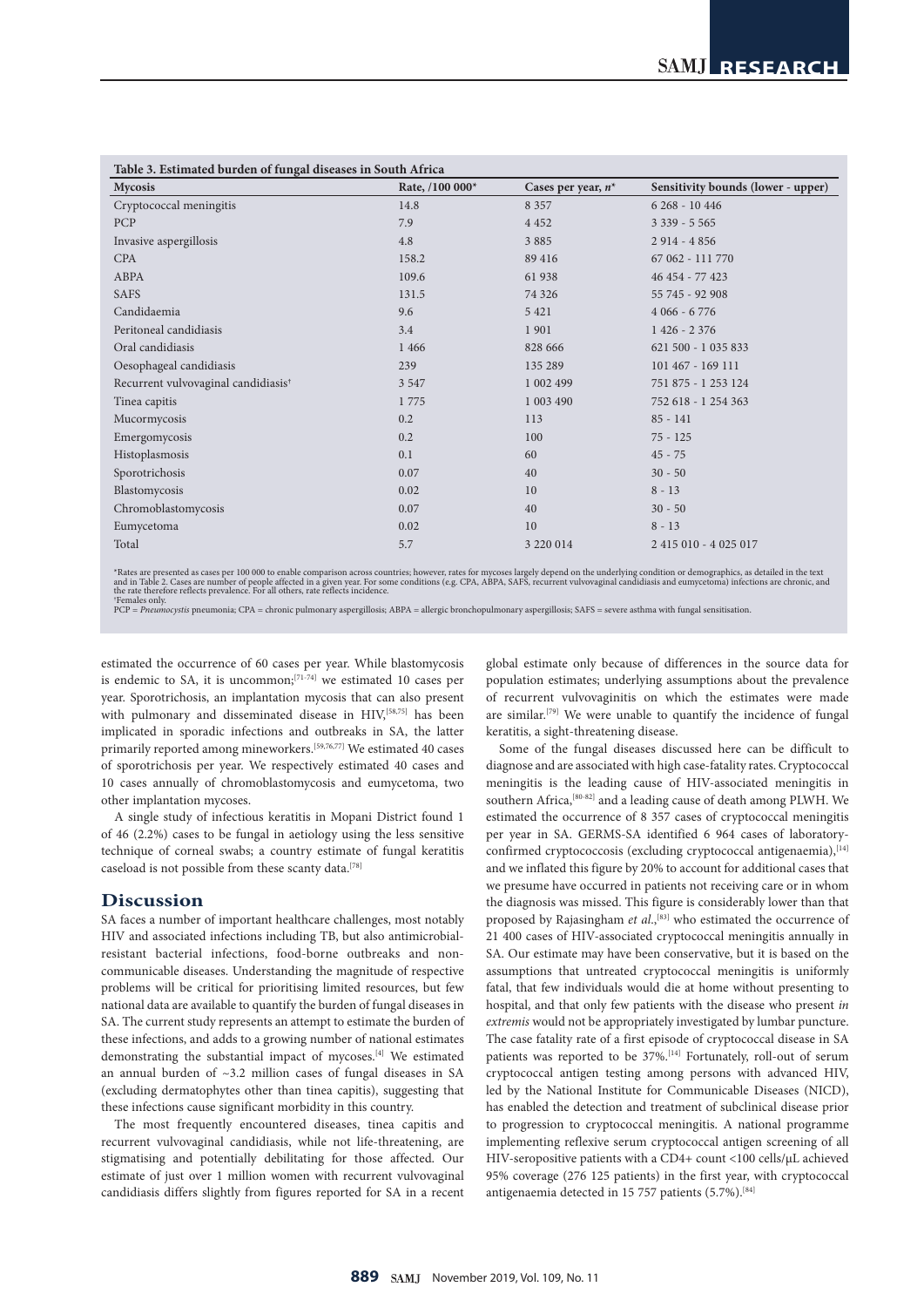The majority of studies that have described the incidence of PCP in sub-Saharan Africa have focused on specific populations of ill patients,[85] making determination of the true incidence challenging. We estimated 4 452 cases of PCP per year, including 1 691 cases in adults and 2 761 in children. Our estimate of the burden of PCP in children required an estimate of the proportion of childhood pneumonias caused by PCP; the most relevant study that we could find was from Botswana prior to the widespread use of ART, [17] and this may have led to an overestimation. It should also be noted that the number of cases proven by microscopy or by molecular testing is anticipated to be considerably fewer than our estimate, given limitations in the availability and the sensitivity of microscopy diagnosis.[86,87] For example, Chiliza *et al*. [87] reported that among adult PLWH hospitalised with suspected PCP at a tertiary hospital in Cape Town, the diagnosis was confirmed in just 55%.

We estimated 5 421 episodes of candidaemia in adults each year. A limitation of our estimate is that it extrapolates from data reported for a single large referral hospital's ICU, which may not reflect the true incidence across the country. For comparison with available surveillance data, the NICD's TRAC-South Africa passive laboratorybased surveillance programme – which included just 11 public sector hospitals and 85 private sector hospitals – reported 2 172 cases of candidaemia over a 19-month period in 2009 and 2010.[37] However, there are at least 544 hospitals in SA,<sup>[88]</sup> suggesting that our estimate is reasonable. In the TRAC-South Africa surveillance, approximately a quarter of isolates were from neonatal ICUs,<sup>[89]</sup> and these were not incorporated into our estimates. Whereas *C. albicans* is the predominant *Candida* species involved in candidaemia in most parts of the world,[90] *C. parapsilosis* is the species most commonly implicated in candidaemia in SA, and many isolates are resistant to azole antifungals.[37] The relatively high rate of *C. parapsilosis* is symptomatic of poor infection control procedures and/or limited antimicrobial stewardship, which may be important opportunities to reduce the burden of candidaemia and invasive candidiasis. Another major public health concern is the emergence and spread of *C. auris*, a multidrugresistant yeast associated with nosocomial transmission, which is increasingly being encountered in SA, particularly in ICUs in private sector hospitals.<sup>[91,92]</sup> Publication of empirical data collected through GERMS-SA is anticipated to clarify the true incidence of candidaemia in SA (N Govender, NICD, personal communication, December 2018).

We estimated 3 885 cases of IA complicating immunocompromising conditions or lung disease based on adjusted data extrapolated from resource-rich settings. In practice, few cases of IA are diagnosed in SA. The diagnosis of IA can be difficult, and usually relies on bronchoscopy for culture and/or galactomannan; the latter can also be used on serum. In SA, galactomannan testing is not widely available. Moreover, access to bronchoscopy is frequently limited to tertiary hospitals. Some international reports have found high rates of IA on autopsy of patients dying of HIV; for example, in Italy, Antinori *et al*. [24] diagnosed aspergillosis on 4% of postmortem examinations of such patients. However, autopsy studies of HIV-infected patients from SA have not reported this finding.[25-29]

The high number of cases of CPA in SA reflects the high burden of TB, and clearly requires validation. Unfortunately, the key laboratory diagnostic test (Aspergillus IgG antibody)<sup>[93]</sup> is not available in the country, despite its first being described in the 1960s and the development of multiple commercial assays since then.[94,95] With a 50 - 80% 5-year mortality, this diagnostic gap is important to address nationally.

ABPA and SAFS, collectively known as 'fungal asthma', are also relatively common: asthma in adults has been measured at 6%.<sup>[10]</sup>

The estimate of ABPA is based on SA data from 1980 in a referral population of asthmatics.[34] Referral patterns could affect this figure, and there may have been changes over the intervening 38 years. Fungal sensitisation studies are rare in Africa, and in SA limited to sensitivity of infants to *Alternaria* spp.,<sup>[96]</sup> limiting the reliability of our estimate of the burden of SAFS. Clearly, with >100 000 adults affected (and an unknown number of children), fungal asthma needs to be addressed in SA as it is amenable to antifungal therapy as well as the usual treatments for asthma.<sup>[36]</sup>

HIV-associated endemic fungal infections such as emergomycosis, histoplasmosis and sometimes sporotrichosis are frequently misdiagnosed, and diagnostic delays are commonly fatal.<sup>[58,67]</sup> Blastomycosis, which is not typically associated with HIV, is frequently characterised by a protracted course and is commonly misdiagnosed – especially as TB; deaths have been infrequently reported.<sup>[63]</sup> These and other fungal diseases are not notifiable in SA,[97] so the true incidences are unclear.

Similar attempts have been made to estimate the burden of fungal disease for other countries in sub-Saharan Africa<sup>[98-101]</sup> and elsewhere.<sup>[4]</sup> Compared with other countries, SA has high burdens of HIV-associated and TB-associated fungal infections, reflecting the disproportionate size of these dual public health scourges. The proportion of patients affected by CPA is probably the largest in the world at 175.8/100 000. In comparison, TB-associated CPA rates were estimated for both Nigeria and the Democratic Republic of the Congo as 42.9/100 000 in 2011,<sup>[32]</sup> and more recently for India as 24/100 000.<sup>[102]</sup> Rajasingham *et al.*<sup>[83]</sup> estimated the incidence of cryptococcal meningitis across countries with a uniform methodology, and found the largest burden in SA, reflecting the scale of HIV in this country.[83]

Our objective is for the estimates presented here to fill knowledge gaps regarding the burden of fungal disease in SA, pending the availability of empirical data. Robust epidemiological studies with optimal diagnostics are required to clarify the true incidence and prevalence of fungal infections. Importantly, the NICD is currently conducting critical surveillance for some of these infections (including candidaemia and cryptococcal meningitis through GERMS-SA), which will be important for supporting or supplanting some of our estimates. Additionally, careful repeated data collection over years will be important to establish trends, which we have not attempted here.

Many improvements in diagnostics could transform both the quality of current epidemiological data on fungal diseases in SA and patient care. The absence (or near absence) of *Aspergillus* antigen (galactomannan), *Aspergillus* IgG, *Aspergillus* IgE, and *Histoplasma* antigen and antibody testing are the most important gaps. Even direct microscopy for fungi is not available in most hospitals. The quiet revolution and incremental improvements in fungal disease diagnostics over the past two decades have almost bypassed SA, with the one important exception of cryptococcal antigen testing in HIV patients, in which SA is leading the world in terms of screening and case finding. Fortunately, most of the newest and best fungal diagnostic tests are inexpensive (<USD10), and given their critical importance to high-quality care, they should be implemented across the country. In addition, access to effective therapy remains a challenge for many patients. Perhaps foremost among the medications to which access is urgently needed is flucytosine, an over-50-year-old medicine shown to reduce mortality from cryptococcal meningitis compared with alternatives, but which remains inaccessible in SA.<sup>[103,104]</sup>

## **Conclusions**

Fungal infections cause a high burden of disease in SA and should be considered an important public health concern. The majority of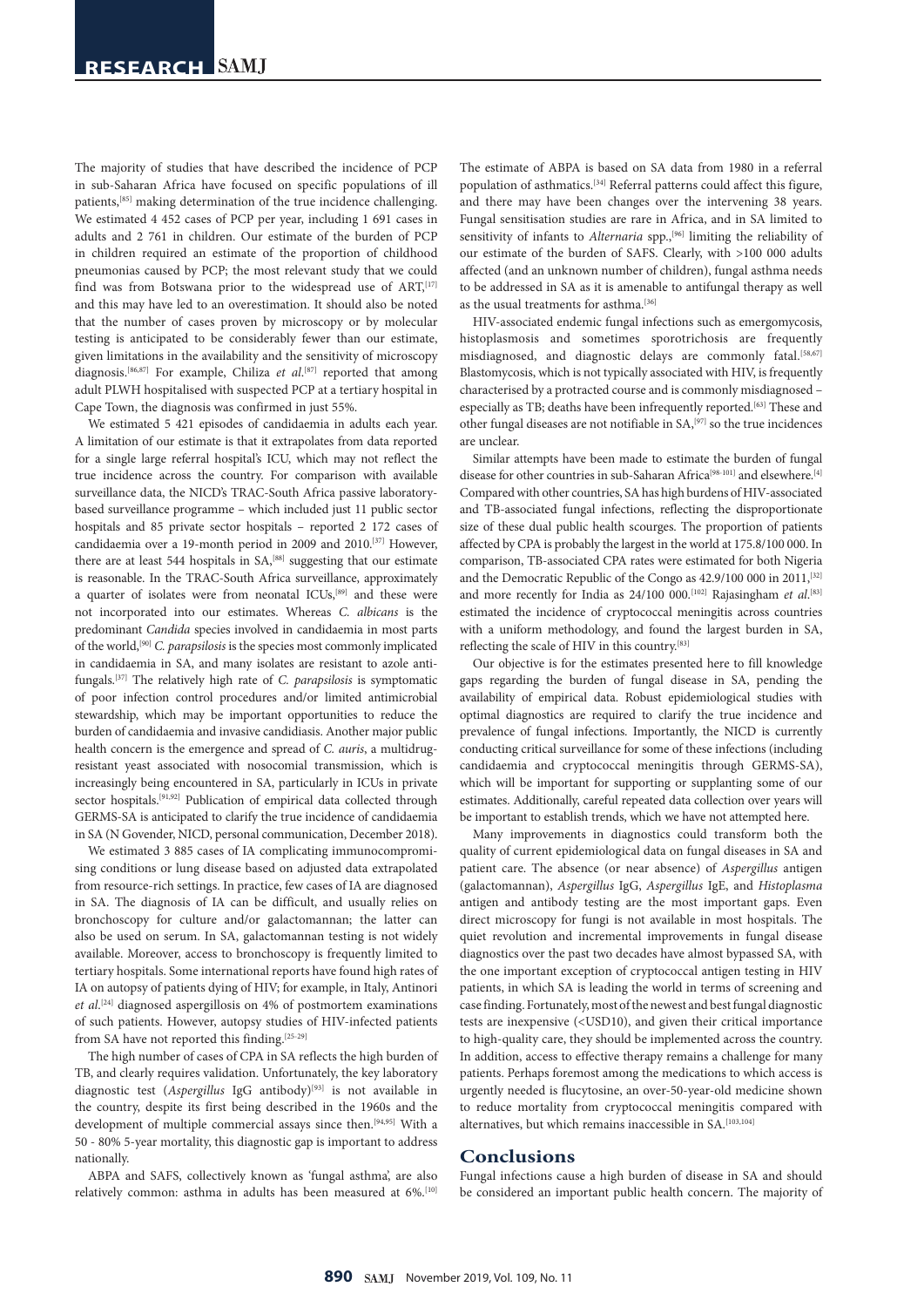these diseases are complications of HIV, TB, and/or poverty. While public health investment in the underlying conditions is essential, improving strategies for the prevention, diagnosis and management of fungal diseases can help address the morbidity and mortality associated with these conditions.<sup>[105]</sup>

#### **Declaration.** None.

#### **Acknowledgements.** None.

**Author contributions.** Study conception: ISS and DWD; data collection and synthesis: ISS and DWD; analysis: ISS, DWD and THB; writing of the manuscript: ISS and DWD; critical review and revision of the manuscript: ISS, DWD, THB, CRK, JCH and GDB.

**Funding.** Publication fees were paid via funding from a grant from Fonds Wetenschappelijk Onderzoek – Vlaanderen to CRK.

#### **Conflicts of interest.** None.

- 1. Joint United Nations Programme on HIV and AIDS (UNAIDS). Global AIDS Update 2016. Geneva: UNAIDS, 2016. [https://www.unaids.org/sites/default/files/media\\_asset/global-AIDS-update-2016\\_](https://www.unaids.org/sites/default/files/media_asset/global-AIDS-update-2016_en.pdf)<br>[en.pdf](https://www.unaids.org/sites/default/files/media_asset/global-AIDS-update-2016_en.pdf) (accessed April 14 2018).<br>2. World Health Organization. Global Tuberculosis Report 2017. Geneva: WHO, 2017. https://www.w
- [int/tb/publications/global\\_report/gtbr2017\\_main\\_text.pdf](https://www.who.int/tb/publications/global_report/gtbr2017_main_text.pdf) (accessed 14 April 2018).
- 3. Sulla V, Zikhali P. Overcoming Poverty and Inequality in South Africa : An Assessment of Drivers Constraints and Opportunities. Washington, DC: World Bank Group, 2018. [http://documents.](http://documents.worldbank.org/curated/en/530481521735906534/Overcoming-Poverty-and-Inequality-in-South-Africa-An-Assessment-of-Drivers-Constraints-and-Opportunities) [worldbank.org/curated/en/530481521735906534/Overcoming-Poverty-and-Inequality-in-South-](http://documents.worldbank.org/curated/en/530481521735906534/Overcoming-Poverty-and-Inequality-in-South-Africa-An-Assessment-of-Drivers-Constraints-and-Opportunities)[Africa-An-Assessment-of-Drivers-Constraints-and-Opportunities](http://documents.worldbank.org/curated/en/530481521735906534/Overcoming-Poverty-and-Inequality-in-South-Africa-An-Assessment-of-Drivers-Constraints-and-Opportunities) (accessed 10 December 2018).<br>Global Action Fund for Fungal Infections (Gaffi). Publications. https://www.gaffi.org/me
- 4. Global Action Fund for Fungal Infections (Gaffi). Publication [academic-papers/#countryburdens](https://www.gaffi.org/media/academic-papers/#countryburdens) (accessed 17 September 2019).
- 5. Statistics South Africa. Mid-year population estimates 2018. 2018. Statistical release P0302. Pretoria: w.za/publications/P0302/P03022018.pdf (accessed 27 July 2018).
- 6. Johnson LF, Dorrington RE, Moolla H. Progress towards the 2020 targets for HIV diagnosis and antiretroviral treatment in South Africa. South Afr J HIV Med 2017;18(1):1-8. [https://doi.org/10.4102/](https://doi.org/10.4102/sajhivmed.v18i1.694) [sajhivmed.v18i1.694](https://doi.org/10.4102/sajhivmed.v18i1.694)
- 7. Carmona S, Bor J, Nattey C, et al. Persistent high burden of advanced HIV disease among patients seeking care in South Africa's national HIV program: Data from a nationwide laboratory cohort. Clin Infect Dis 2018;66(Suppl 2):S111-S117.<https://doi.org/10.1093/cid/ciy045> 8. Coetzee LM, Cassim N, Glencross DK. Analysis of HIV disease burden by calculating the percentages
- of patients with CD4 counts <100 cells/ $\mu$ L across 52 districts reveals hot spots for commitment to programmatic support. S Afr Med J 2017;107(6):507-513. [https://doi.org/10.7196/](https://doi.org/10.7196/SAMJ.2017.v107i6.11311) [SAMJ.2017.v107i6.11311](https://doi.org/10.7196/SAMJ.2017.v107i6.11311)
- 9. Institute for Health Metrics and Evaluation. GBD Compare | IHME Viz Hub. 2017. [https://vizhub.](https://vizhub.healthdata.org/gbd-compare/#) [healthdata.org/gbd-compare/#](https://vizhub.healthdata.org/gbd-compare/#) (accessed 14 April 2018). 10. To T, Stanojevic S, Moores G, et al. Global asthma prevalence in adults: Findings from the cross-
- sectional World Health Survey. BMC Public Health 2012;12(1):204. [https://doi.org/10.1186/1471-](https://doi.org/10.1186/1471-2458-12-204) [2458-12-204](https://doi.org/10.1186/1471-2458-12-204)
- 11. Organ Donor Foundation. Statistics: Organ Donor Foundation; 2019. [https://www.odf.org.za/info](https://www.odf.org.za/info-and-faq-s/statistics.html)[and-faq-s/statistics.html](https://www.odf.org.za/info-and-faq-s/statistics.html) (accessed 17 September 2019).
- 12. Passweg JR, Baldomero H, Bader P, et al. Hematopoietic stem cell transplantation in Europe 2014: More than 40 000 transplants annually. Bone Marrow Transplant 2016;51(6):786-792. [https://doi.](https://doi.org/10.1038/bmt.2016.20) [org/10.1038/bmt.2016.20](https://doi.org/10.1038/bmt.2016.20)
- 13. Davids MR, Marais N, Jacobs JC. South African Renal Registry Annual Report 2015. Afr J Nephrol 2017;20(1):201-213. <https://doi.org/10.21804/20-1-2583>
- 14. National Institute for Communicable Diseases. GERMS-SA Annual Report 2016. Johanne NICD, 2017. <http://www.nicd.ac.za/wp-content/uploads/2017/03/GERMS-SA-AR-2016-FINAL.pdf> (accessed 12 December 2018).
- 15. Meyer-Rath G, Brennan AT, Fox MP, et al. Rates and cost of hospitalization before and after initiation of antiretroviral therapy in urban and rural settings in South Africa. J Acquir Immune Defic Syndr 2013;62(3):322-328. <https://doi.org/10.1097/QAI.0b013e31827e8785>
- 16. Maartens G, Stewart A, Griesel R, et al. Development of a clinical prediction rule to diag *Pneumocystis jirovecii* pneumonia in the World Health Organization's algorithm for seriously ill HIV-infected patients. South Afr J HIV Med 2018;19(1):a851.<https://doi.org/10.4102/sajhivmed.v19i1.851>
- 17. Ansari NA, Kombe AH, Kenyon TA, et al. Pathology and causes of death in a series of human immunodeficiency virus-positive and -negative pediatric referral hospital admissions in Botswana. Pediatr Infect Dis J 2003;22(1):43-47.<https://doi.org/10.1097/00006454-200301000-00013>
- 18. Zar HJ, Hanslo D, Tannenbaum E, et al. Aetiology and outcome of pneumonia in human immunodeficiency virus-infected children hospitalized in South Africa. Acta Paediatr 2001;90(2):119- 125. <https://doi.org/10.1111/j.1651-2227.2001.tb00270.x>
- 19. Morrow BM, Samuel CM, Zampoli M, Whitelaw A, Zar HJ. *Pneumocystis* pneumonia in South African children diagnosed by molecular methods. BMC Res Notes 2014;7:26. [https://doi.org/10.1186/1756-](https://doi.org/10.1186/1756-0500-7-26) [0500-7-26](https://doi.org/10.1186/1756-0500-7-26)
- 20. Lortholary O, Gangneux JP, Sitbon K, et al. Epidemiological trends in invasive aspergillosis in France: The SAIF network (2005 - 2007). Clin Microbiol Infect 2011;17(12):1882-1889. [https://doi.](https://doi.org/10.1111/j.1469-0691.2011.03548.x) [org/10.1111/j.1469-0691.2011.03548.x](https://doi.org/10.1111/j.1469-0691.2011.03548.x)
- 21. Herbrecht R, Bories P, Moulin J-C, Ledoux M-P, Letscher-Bru V. Risk stratification for invasive aspergillosis in immunocompromised patients. Ann N Y Acad Sci 2012;1272(1):23-30. https://doi nocompromised patients. Ann N Y Acad Sci 2012;1272(1):23-30. [https://doi.](https://doi.org/10.1111/j.1749-6632.2012.06829.x) [org/10.1111/j.1749-6632.2012.06829.x](https://doi.org/10.1111/j.1749-6632.2012.06829.x)
- 22. Yan X, Li M, Jiang M, Zou L-q, Luo F, Jiang Y. Clinical characteristics of 45 patients with invasive pulmonary aspergillosis. Cancer 2009;115(21):5018-5025.<https://doi.org/10.1002/cncr.24559>
- 23. Guinea J, Torres-Narbona M, Gijón P, et al. Pulmonary aspergillosis in patients with chronic obstructive pulmonary disease: Incidence, risk factors, and outcome. Clin Microbiol Infect 2010;16(7):870-877. <https://doi.org/10.1111/j.1469-0691.2009.03015.x>
- 24. Antinori S, Nebuloni M, Magni C, et al. Trends in the postmortem diagnosis of opportunistic invasive fungal infections in patients with AIDS: A retrospective study of 1,630 autopsies performed between 1984 and 2002. Am J Clin Pathol 2009;132(2):221-227.<https://doi.org/10.1309/AJCPRAAE8LZ7DTNE>
- 25. Karat AS, Omar T, von Gottberg A, et al. Autopsy prevalence of tuberculosis and other potentially treatable infections among adults with advanced HIV enrolled in out-patient care in South Africa. PLoS One 2016;11(11):e0166158. <https://doi.org/10.1371/journal.pone.0166158>
- 26. Martinson NA, Karstaedt A, Venter WD, et al. Causes of death in hospitalized adults with a premortem diagnosis of tuberculosis: An autopsy study. AIDS 2007;21(15):2043-2050. [https://doi.org/10.1097/](https://doi.org/10.1097/QAD.0b013e3282eea47f) [QAD.0b013e3282eea47f](https://doi.org/10.1097/QAD.0b013e3282eea47f)
- 27. Wong EB, Omar T, Setlhako GJ, et al. Causes of death on antiretroviral therapy: A post-mortem study from South Africa. PLoS One 2012;7(10):e47542. <https://doi.org/10.1371/journal.pone.0047542>
- 28. Murray J, Sonnenberg P, Nelson G, Bester A, Shearer S, Glynn JR. Cause of death and pres respiratory disease at autopsy in an HIV-1 seroconversion cohort of southern African gold miners. AIDS 2007;21(Suppl 6):S97-S104.<https://doi.org/10.1097/01.aids.0000299416.61808.24>
- 29. Garcia-Jardon M, Bhat VG, Blanco-Blanco E, Stepian A. Postmortem findings in HIV/AIDS patients in a tertiary care hospital in rural South Africa. Trop Doct 2010;40(2):81-84. [https://doi.org/10.1258/](https://doi.org/10.1258/td.2010.090465) [td.2010.090465](https://doi.org/10.1258/td.2010.090465)
- 30. Torres-Narbona M, Guinea J, Martínez-Alarcón J, et al. Impact of zygomycosis on microbiology workload: A survey study in Spain. J Clin Microbiol 2007;45(6):2051-2053. [https://doi.org/10.1128/](https://doi.org/10.1128/JCM.02473-06) [JCM.02473-06](https://doi.org/10.1128/JCM.02473-06)
- 31. Bitar D, van Cauteren D, Lanternier F, et al. Increasing incidence of zygomycosis (mucormycosis), France, 1997 - 2006. Emerg Infect Dis 2009;15(9):1395-1401. <https://doi.org/10.3201/eid1509.090334>
- 32. Denning DW, Pleuvry A, Cole DC. Global burden of chronic pulmonary aspergillosis as a sequel to pulmonary tuberculosis. Bull World Health Organ 2011;89(12):864-872. [https://doi.org/10.2471/](https://doi.org/10.2471/BLT.11.089441) .<br>BLT 11.089441
- 33. Sonnenberg P, Murray J, Glynn JR, Thomas RG, Godfrey-Faussett P, Shearer S. Risk factors for pulmonary disease due to culture-positive *M. tuberculosis* or nontuberculous mycobacteria in South African gold miners. Eur Respir J 2000;15(2):291-296. <https://doi.org/10.1034/j.1399-3003.2000.15b12.x>
- 34. Benatar SR, Keen GA, Naude WDT. Aspergillus hypersensitivity in asthmatics in Cape Town. Clin Exp Allergy 1980;10(3):285-291. <https://doi.org/10.1111/j.1365-2222.1980.tb02109.x>
- 35. Denning DW, Pleuvry A, Cole DC. Global burden of allergic bronchopulmonary aspergillosis with asthma and its complication chronic pulmonary aspergillosis in adults. Med Mycol 2013;51(4):361-370. <https://doi.org/10.3109/13693786.2012.738312>
- 36. Denning DW, Pashley C, Hartl D, et al. Fungal allergy in asthma state of the art and research needs. Clin Transl Allergy 2014;4(1):14.<https://doi.org/10.1186/2045-7022-4-14> 37. Govender NP, Patel J, Magobo RE, et al. Emergence of azole-resistant *Candida parapsilosis* causing
- bloodstream infection: Results from laboratory-based sentinel surveillance in South Africa. J Antimicrob Chemother 2016;71(7):1994-2004. <https://doi.org/10.1093/jac/dkw091>
- 38. Naidoo K, Singh J, Lalloo U. Critical analysis of ICU/HC beds in South Africa: 2008 2009. S Afr Med J 2013;103(10):751-753. <https://doi.org/10.7196/SAMJ.6415>
- 39. Kreusch A, Karstaedt AS. Candidemia among adults in Soweto, South Africa, 1990 2007. Int J Infect Dis 2013;17(8):e621-e623.<https://doi.org/10.1016/j.ijid.2013.02.010>
- 40. Tshukutsoane S, Scribante J. This is my unit: Chris Hani Baragwanath ICU, Soweto, South Africa. Connect: The World of Critical Care Nursing 2008;6(1):10-12.<http://doi.org/10.1891/1748-6254.6.1.10>
- 41. Montravers P, Mira J-P, Gangneux J-P, Leroy O, Lortholary O. A multicenter study of antifungal strategies and outcome of *Candida* spp. peritonitis in intensive care units. Clin Microbiol Infect 2011;17(7):1061- 1067.<https://doi.org/10.1111/j.1469-0691.2010.03360.x>
- 42. Okpechi IG, Rayner BL, Swanepoel CR. Peritoneal dialysis in Cape Town, South Africa. Perit Dial Int 2012;32(3):254-260. <https://doi.org/10.3747/pdi.2011.00100>
- 43. Isla RAT, Mapiye D, Swanepoel CR, Rozumyk N, Hubahib JE, Okpechi IG. Continuous ambulatory peritoneal dialysis in Limpopo Province, South Africa: Predictors of patient and technique survival. Perit Dial Int 2014;34(5):518-525.<https://doi.org/10.3747/pdi.2013.00334> 44. Arendorf TM, Bredekamp B, Cloete CA, Sauer G. Oral manifestations of HIV infection in 600 South
- African patients. J Oral Pathol Med 1998;27(4):176-179. https//[doi.org/10.1111/j.1600-0714.1998.](http://doi.org/10.1111/j.1600-0714.1998.tb01936.x) [tb01936.x](http://doi.org/10.1111/j.1600-0714.1998.tb01936.x)
- 45. Nanteza M, Tusiime JB, Kalyango J, Kasangaki A. Association between oral candidiasis and low CD4+ count among HIV positive patients in Hoima Regional Referral Hospital. BMC Oral Health 2014;14:143. <https://doi.org/10.1186/1472-6831-14-143>
- 46. Meless D, Ba B, Faye M, et al. Oral lesions among HIV-infected children on antiretroviral treatment in West Africa. Trop Med Int Health 2014;19(3):246-255. <https://doi.org/10.1111/tmi.12253>
- 47. Arrive E, Meless D, Anaya-Saavedra G, Gallottini M, Pinzon LM, Ramirez-Amador V. The global burden of oral diseases in pediatric HIV-infected populations: A workshop report. Oral Dis 2016;22(Suppl 1):149- 157. <https://doi.org/10.1111/odi.12417>
- 48. Rwenyonyi CM, Kutesa A, Muwazi L, Okullo I, Kasangaki A, Kekitinwa A. Oral manifestations in HIV/ AIDS-infected children. Eur J Dent 2011;5(3):291-298.
- 49. Smith E, Orholm M. Trends and patterns of opportunistic diseases in Danish AIDS patients 1980 1990. Scand J Infect Dis 1990;22(6):665-672. <https://doi.org/10.3109/00365549009027119>
- 50. Ramjee G, Karim SSA, Sturm AW. Sexually transmitted infections among sex workers in KwaZulu-Natal, South Africa. Sex Transm Dis 1998;25(7):346-349.<https://doi.org/10.1097/00007435-199808000-00004>
- 51. Apalata T, Carr WH, Sturm WA, Longo-Mbenza B, Moodley P. Determinants of symptomatic vulvovaginal candidiasis among human immunodeficiency virus type 1 infected women in rural KwaZulu-Natal,
- South Africa. Infect Dis Obstet Gynecol 2014;2014:1-10.<https://doi.org/10.1155/2014/387070> 52. Sobel JD. Vulvovaginal candidosis. Lancet 2007;369(9577):1961-1971. [https://doi.org/10.1016/S0140-](https://doi.org/10.1016/S0140-6736(07)60917-9) [6736\(07\)60917-9](https://doi.org/10.1016/S0140-6736(07)60917-9)
- 53. Foxman B, Muraglia R, Dietz JP, Sobel JD, Wagner J. Prevalence of recurrent vulvovaginal candidiasis in 5 European countries and the United States: Results from an internet panel survey. J Low Genit Tract Dis 2013;17(3):340-345. <https://doi.org/10.1097/LGT.0b013e318273e8cf>
- 54. Nweze EI, Eke IE. Dermatophytes and dermatophytosis in the eastern and southern parts of Africa. Med Mycol 2017;November:1-17. <https://doi.org/10.1093/mmy/myx025>
- 55. Young CN. Scalp ringworm among black children in South Africa and the occurrence of *Trichophyton yaoundei*. S Afr Med J 1976;50(18):705-707.
- 56. John AM, Schwartz RA, Janniger CK. The kerion: An angry tinea capitis. Int J Dermatol 2018;57(1):3-9. <https://doi.org/10.1111/ijd.13423>
- 57. Zaraa I, Hawilo A, Aounallah A, et al. Inflammatory tinea capitis: A 12-year study and a review of the literature. Mycoses 2013;56(2):110-116. <https://doi.org/10.1111/j.1439-0507.2012.02219.x> 58. Schwartz IS, Kenyon C, Lehloenya R, et al. AIDS-related endemic mycoses in Western Cape, South
- Africa, and clinical mimics: A cross-sectional study of adults with advanced HIV and recent-onset, widespread skin lesions. Open Forum Infect Dis 2017;4(4):ofx186.<https://doi.org/10.1093/ofid/ofx186> 59. Govender NP, Maphanga TG, Zulu TG, et al. An outbreak of lymphocutaneous sporotrichosis among
- mine-workers in South Africa. PLoS Negl Trop Dis 2015;9(9):e0004096. [https://doi.org/10.1371/journal.](https://doi.org/10.1371/journal.pntd.0004096) [pntd.0004096](https://doi.org/10.1371/journal.pntd.0004096)<br>Simson FW. Chro oblastomycosis: Some observations on the types of the disease in South Africa.
- Mycologia 1946;38(4):432-449. 61. Bayles MA. Tropical mycoses. Chemotherapy 1992;38(Suppl 1):27-34.<https://doi.org/10.1159/000239050>
- 62. Bayles MA. Chromomycosis. Curr Top Med Mycol 1995;6:221-243. 63. Frean JA, Carman WF, Crewe-Brown HH, Culligan GA, Young CN. *Blastomyces dermatitidis* infections
- in the RSA. S Afr Med J 1989;76(1):13-16. 64. Coovadia H, Jewkes R, Barron P, et al. The health and health system of South Africa: Historical roots
- of current public health challenges. Lancet 2009;374(9692):817-834. [https://doi.org/10.1016/S0140-](https://doi.org/10.1016/S0140-6736(09)60951-X) [6736\(09\)60951-X](https://doi.org/10.1016/S0140-6736(09)60951-X)
- 65. Maphanga TG, Britz E, Zulu TG, et al. I*n vitro* antifungal susceptibility of yeast and mold phases of isolates of dimorphic fungal pathogen *Emergomyces africanus* (formerly *Emmonsia* sp.) from HIVinfected South African patients. J Clin Microbiol 2017;55(6).<https://doi.org/10.1128/JCM.02524-16>